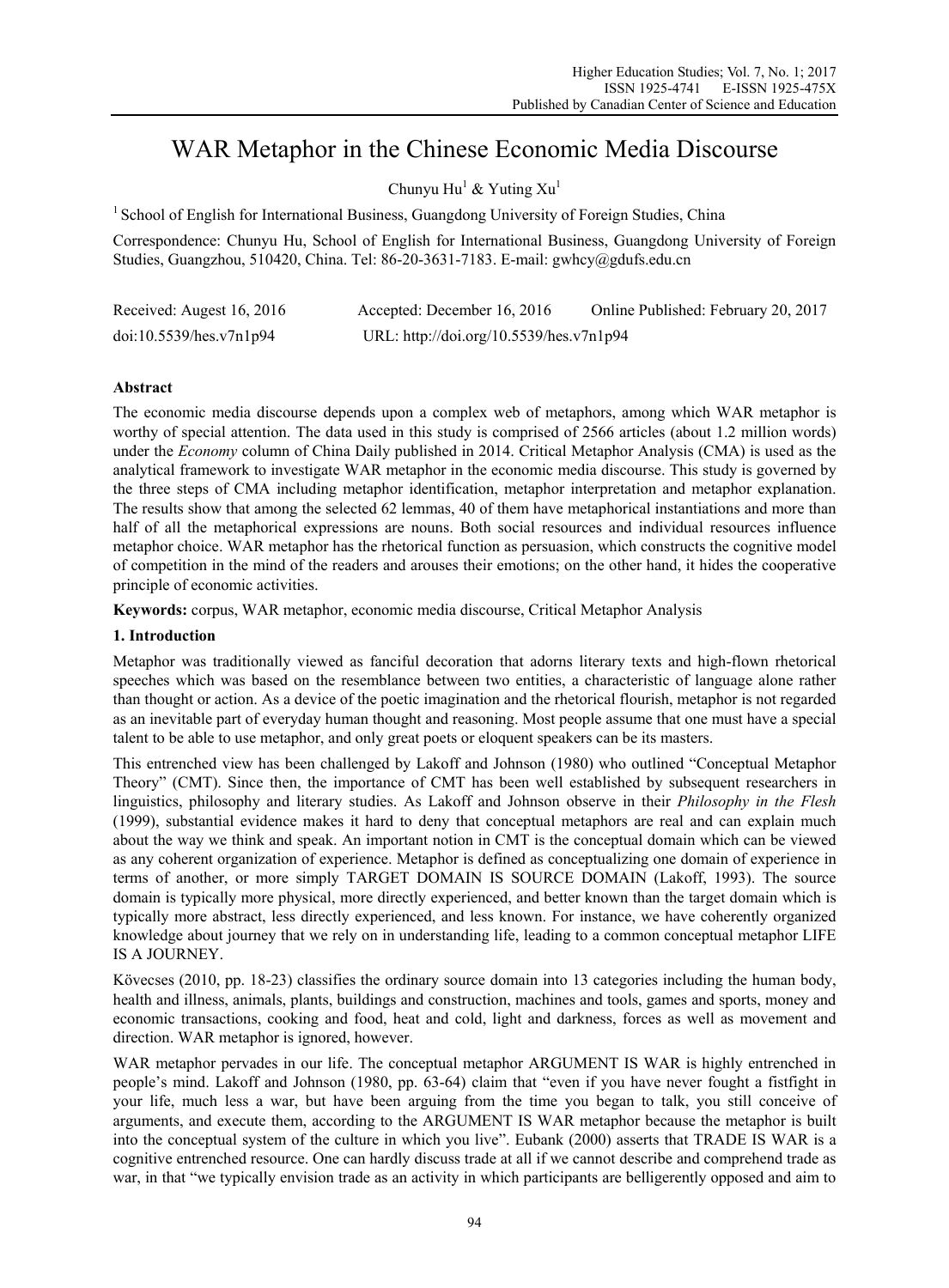conquer or destroy" (Eubank, 2000, p. 25). From ARGUMENT IS WAR to TRADE IS WAR, it is evident that WAR metaphor plays an important role in human activity. Building on previous studies in this line of research, this paper aims to investigate the typical WAR metaphor in economic media discourse. The data of this research comes from the *Economy* column in the widely known Chinese daily newspaper, China Daily. Critical metaphor analysis is used as the analytical framework of this study.

#### **2. WAR Metaphor in Economic Discourses**

The previous corpus-based studies illustrate the frequent use of war metaphor in business and economic discourse. Koller (2004), for instance, investigates the business media discourse categorized by the topic of Marketing and Sales and Mergers and Acquisition. The data come from *Business Week*, *The Economist*, *Fortune*, *Financial Times*. 35 lemmas in the domain of WAR are selected and searched with the aid of Word Smith 3.0 tools. Based on computer assisted quantitative study and systematic functional linguistic qualitative study, WAR/FIGHTING metaphor is most frequent and most entrenched. The reason lies in its masculinized nature: "emphasis on that metaphor characterizes marketing discourse as a male arena and thus reifies the power of male readers. In addition, emphasis on the metaphor matches the cognitive schemata likely to be held by those readers" (Koller, 2004, p. 77). Her study demonstrates how the WAR or FIGHTING metaphor can become part of a wider metaphoric scenario of evolutionary struggle and Economic Darwinism, showing both specific [+HUMAN] and more general [+ANIMATE] features. Similarly, Wu (2010) finds that among those 10 identified structural metaphors, WAR metaphor accounts for the highest frequency.

Chen (2010) investigates the metaphor use in economic discourses before, during and after the implementation of the Reform and Opening-up policy, which is a significant turning point in Chinese history. The corpora consist of more than 370 Chinese economic texts in which 276 are from *People's Daily* (PD) and 100 from *Xinmin Evening News* and *Wenhui Daily* (XW). The metaphorical expressions are extracted by searching for source domain vocabulary. Her study reveals that the source domain of WAR is much more diversified after the reform. It involves such concept as belligerent parties, troops thrown in, weapons employed, commanders in the army, targets, strategies adopted, territory, manoeuvres of the army and results. By contrast, the economic war launched before the reform has no definite military targets, no appropriate strategies or good officers. This contrast is due to the liberation of human's mind and the confidence boosted by the success of the Reform and Opening-up policy.

Zhang (2011) compares the metaphor use of Olympic economic discourse in Chinese and American media. The 170 electronic texts are retrieved from the websites of the following periodicals and newspapers: *Business Week* (BW), *China Economics Weekly* (CEW), *The New York Times* (NYT) and *People's Daily* (PD). The selected articles which contain the phrase ao yun jing ji (奥运经济) in Chinese and its English equivalent "Olympic Economy" as well as the word "Beijing" in American media that are published between September 1, 2001 and December 31, 2008. The metaphorical expressions are found by manual survey. These metaphorical expressions are classified into different groups according to the source domain they adopt by identifying their basic meaning. There are some shared metaphorical expressions in both media like both media construct Olympic economy by virtue of basic human experience. The difference lies in that Chinese media shows more frequent occurrence of WAR metaphor while the American media is inclined to use ORGANISM metaphor. The results reflect different social-cultural perspective on Olympic economy between Chinese and American media.

In searching for inflation metaphor in COCA, Hu and Chen (2015) notices that the conceptual metaphor INFLATION IS AN ENEMY is in line with the metaphoric theme of fighting and warfare. As an enemy, inflation seems to have the power to cripple one's presidency, to rip a country, and to besiege the public, to hurt payments, and to injure certain classes.

The importance of war metaphor in modern economy cannot be overestimated. Although WAR metaphor is frequently used in both English and Chinese economic media discourse, the specialized investigation of this type of metaphor and the motivation for such metaphor choice is rare and inadequate. This paper aims to fill in the gap.

#### **3. Theoretical Framework: Critical Metaphor Analysis**

Critical Metaphor Analysis (CMA), put forward by Charteris-Black (2004), is an integration of pragmatics, rhetoric, cognitive linguistics, critical discourse analysis and corpus linguistics, which aims to reveal the unconscious intentions of the language users. Metaphor plays an effective function in extending and diversifying the linguistic system to accommodate new change in the conceptual system in the semantic aspect. Besides, metaphor reflects the metaphor choice that realizes the rhetorical intentions within a particular context. This is the pragmatic role played by metaphor. Charteris-Black argues that the pragmatic approach to metaphor should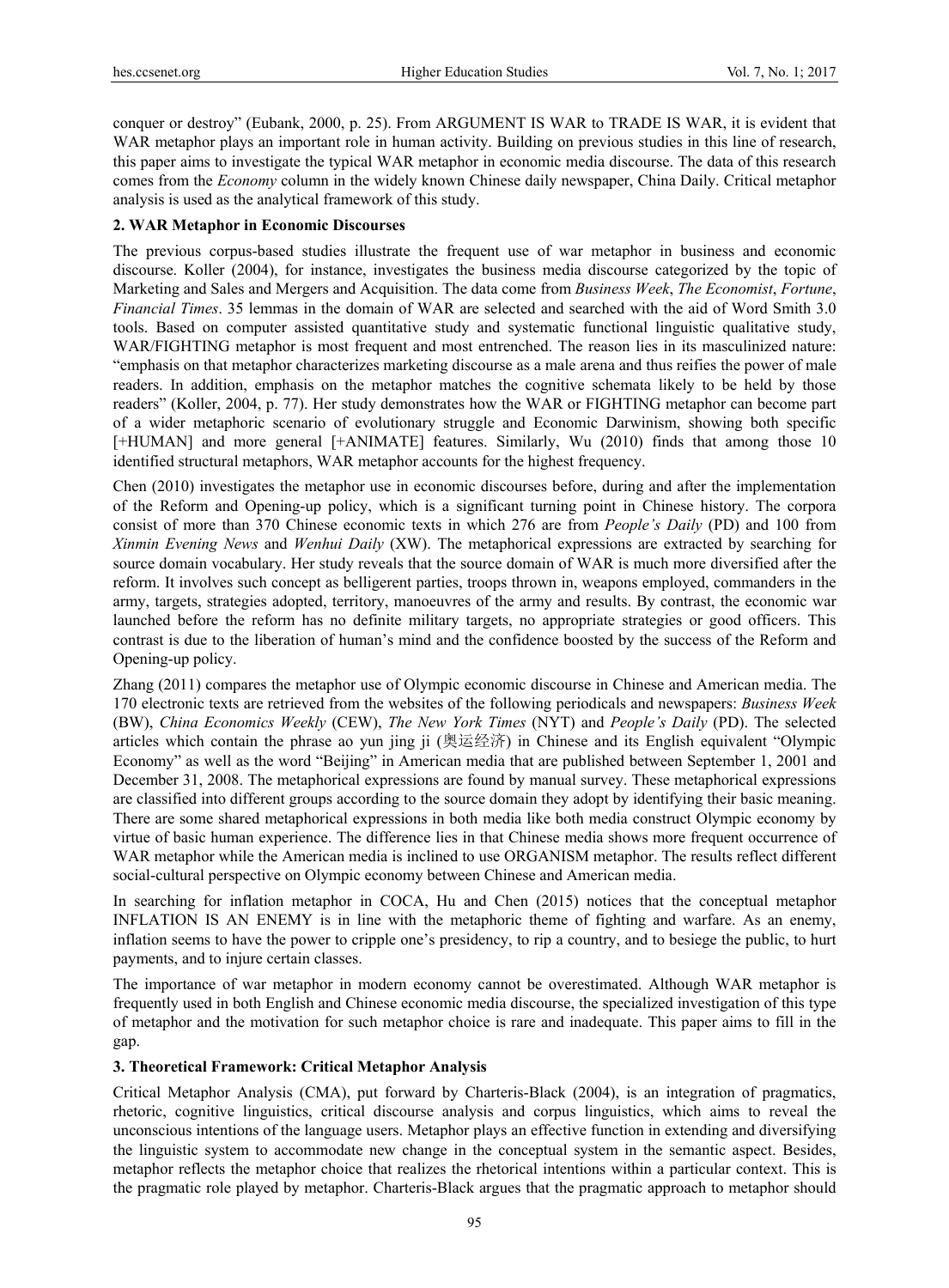also be taken into consideration because metaphors are often used in specific communication context. Cognitive semantics provides a better explanation of how metaphors are understood without answering why they are chosen in a particular discourse for the purpose of persuasion. The pragmatic perspective of metaphor complements the cognitive semantic approach in that it interprets the metaphor choice with reference to the purpose of use within specific context. Generally speaking, the pragmatic perspective of metaphor takes metaphor back to the rhetorical origin. The rhetoric function of metaphor in public speech is to persuade the audience to accept certain viewpoints. Therefore, it is speaker intention that governs the choice of metaphor and plays a decisive role in understanding what metaphor is. Critical analysis of the context of metaphors in large corpora may reveal the underlying intentions of the text producer and therefore serves to identify the nature of particular ideologies (Charteris-Black, 2004, p. 34). Charteris-Black argues that metaphor analysis should be a central component of Critical Discourse Analysis because metaphors are used pervasively to convey evaluations and therefore constitute part of the ideology of texts.

CMA demonstrates tremendous interdisciplinary feature which enables us to see associations across otherwise unrelated areas of human enquiry. CMA breaks the limitation of CMT in that 1) the research data comes from corpus instead of intuition or introspection; 2) cognitive approaches to metaphor are emphasized without neglecting the rhetorical function of metaphor; 3) it is a new complement to critical discourse analysis. Metaphor has the tendency to arouse the emotions. It can be seen as a speech act and exerts a direct influence on how people perceive the reality.

Building on the analytical steps of Cameron and Low (1999, p. 88), Charteris-Black establishes the three analytical stages of critical metaphor analysis including metaphor identification, metaphor interpretation and metaphor explanation (2004, pp. 35-41). The approach to metaphor identification has two stages: the first requires a close reading of a sample of texts with the aim of identifying candidate metaphors. Words that are commonly used with a metaphorical sense are then classified as metaphorical keywords and it is possible to measure the presence of such keywords quantitatively in the corpus. The second stage is a further qualitative phase in which corpus contexts are examined to determine whether each use of a keyword is metaphoric or literal. Metaphor identification involves establishing a relationship between metaphors and the cognitive and pragmatic factors that determine them. This involves the identification of conceptual metaphors, and where feasible, conceptual keys. Conceptual metaphors and conceptual keys are abstract inferences from the metaphors provided by linguistic instantiations. The inference of conceptual metaphors from the surface linguistic metaphors can help us identify the patterns of relationship among metaphors that account for their meaning. Similarly, interrelating conceptual metaphors through the identification of conceptual keys can help to account for coherence in particular discourse. For instance, LIFE IS A STRUGGLE FOR SURVIVAL, ECONOMIC LIFE IS A STRUGGLE FOR PROFIT and SPIRITUAL LIFE IS A STRUGGLE FOR SALVATION are the conceptual keys that account for many of the metaphors in the discourse of sports reporting, politics and religion. A hierarchical cognitive model of metaphor is shown as Figure 1.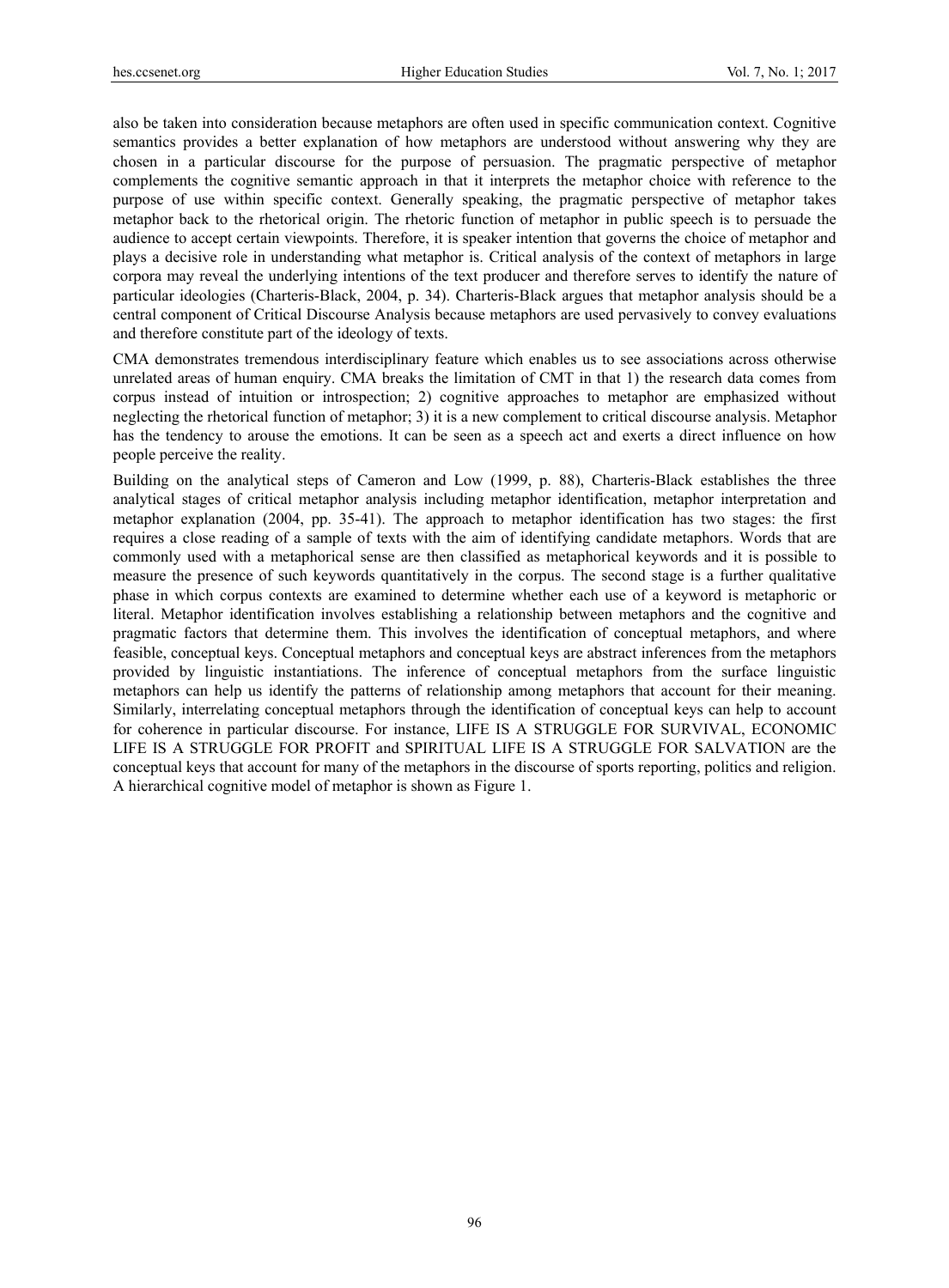

Figure 1. A hierarchical cognitive model of metaphor (Charteris-Black, 2004, p. 245)

Explanation of metaphors involves identifying the social agency that is involved in their production and their social role in persuasion. It unearths the formation process of conceptual metaphors and conceptual keys and enables us to know about the persuasive function of metaphors. In a sense, it is identifying the discourse function of metaphors that permits us to establish their ideological and rhetorical motivation. According to CMA, there is no deterministic motivation of metaphor use and the communicative purpose within a particular context will activate the affective potential of metaphor by exploiting individual and social resource. Individual resources can be sub-divided into three components including cognitive and affective (experiential meaning), pragmatic (contextual meaning) and linguistic (linguistic meaning) considerations. The social bases for metaphor choice are ideology (political belief), culture (group identity) and history (collective memory). Traditional approaches to metaphor exclusively focus on linguistic considerations and cognitive linguistic approaches exclusively concentrate on the individual experiential basis of metaphor. CMA insists that the core function of metaphor is persuasion which can be explained with reference to both social and individual considerations. The discourse model of CMA for metaphor is demonstrated as Figure 2.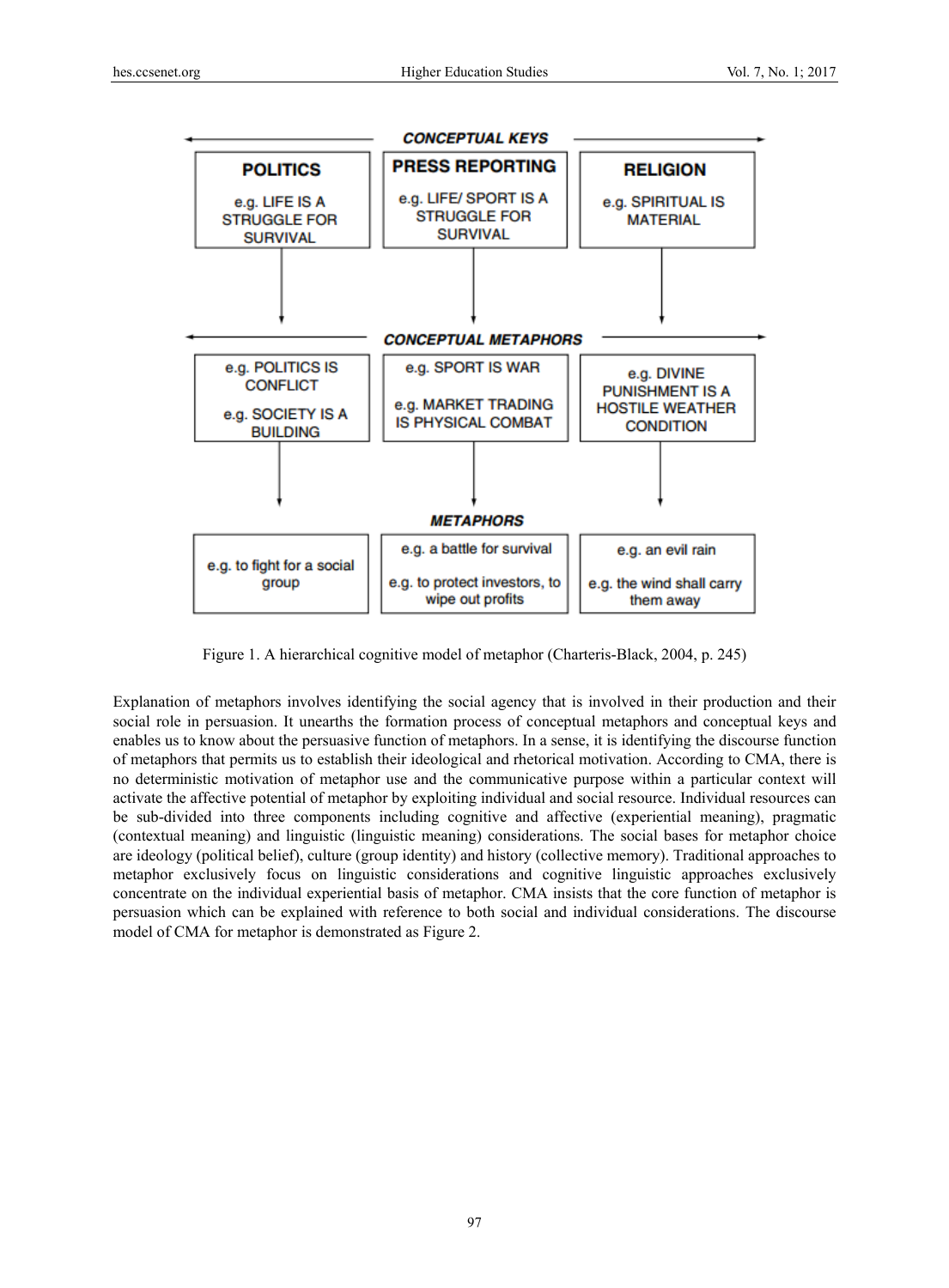# **INDIVIDUAL RESOURCES**



Figure 2. A discourse model for metaphor (ibid, p. 248)

## **4. Method**

## *4.1 Corpus Data*

The corpus used in the study is the news articles under *Economy* column of *China Daily*, the only national English-language newspaper in China. Committed to helping the world know more about China and the country's integration with the international community, China Daily is regarded as one of the country's most authoritative English media outlets and an important source of information on Chinese politics, economy, society and culture. It also serves as important reading materials for high-end Chinese readers who want to know more about the world. English-speaking staff reporters, correspondents and editors with the newspaper group are known for their professionalism, ethnics, enthusiasm and creativity. The 1.2-million-word corpus of Business Media Discourse consists of 2566 articles collected from the Business Economy column of ChinaDaily.com, the most influential newspaper issued in the mainland China, which has gathered the year 2014's most newsworthy China stories.

# *4.2 Metaphor Identification Procedure*

MIP is the result of six years of work by ten experienced metaphor researchers called Pragglejaz Group (2007). It is a tool for linguistic metaphor identification in natural discourse and looks like a straightforward and easy method for metaphor identification.

There are four steps of metaphor identification procedure: 1) identify the contextual meaning of the lexical unit; 2) check if there is a more basic meaning of the lexical unit. If there is, establish its identity; 3) determine whether the more basic meaning of the lexical unit is sufficiently distinct from the contextual meaning; 4) examine whether the contextual meaning of the lexical unit can be related to the more basic meaning by some form of similarity (Steen et al., 2010, p. 25).

## *4.3 Analyzing Procedures*

There are three steps in this study. The first one is to prepare for the checklist of the lemmas in the domain of WAR. Scholars have put forward different standards of classification. Crawford Camiciottoli (2007) compiled lists of items representing five root metaphors commonly found in the discourse of business and economics: ORGANIC, MECHANICAL, WARFARE, LIQUIDS and SPORTS. Koller (2004) makes lists of items in the domains of WAR, SPORTS, GAMES and an alternative ROMANCE under the topic of Marketing and Sales, FIGHTING, MATING, FEEDING and alternative DANCING and ROMANCE under the topic of Mergers and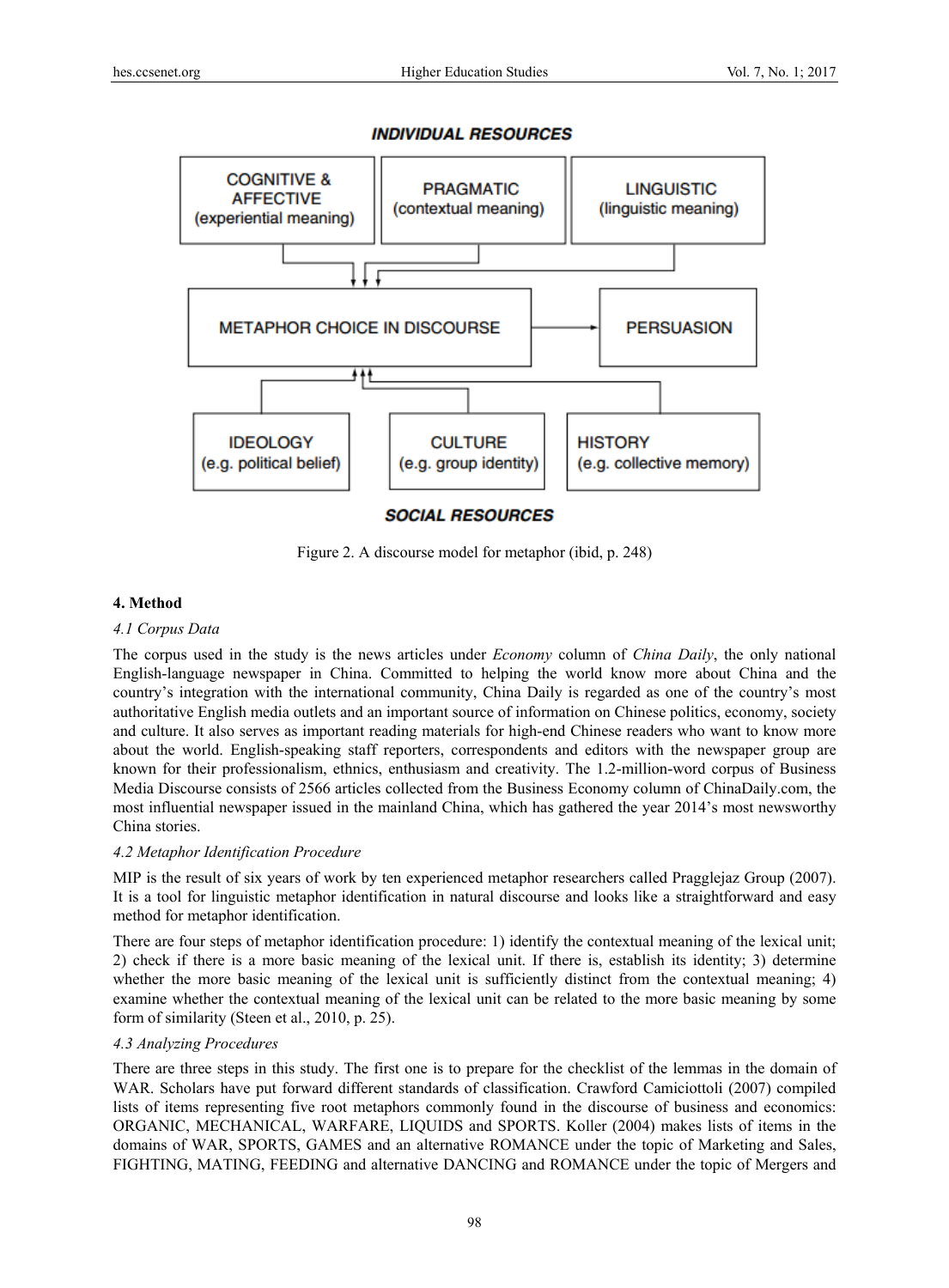Acquisition. This study will synthesize all lexical items in the domain of WAR in this study, there are 62 lexical items of WAR metaphor, which is shown as Table 1.

## Table 1. Lexical items of WAR metaphor

arm, assault, attack, backfire, barrier, battle, beleaguer, beset, blitz, blood, bomb, bruise, brutal, bulwark, campaign, casualty, combat, conquer, cut-throat, defeat, destructive, devastated, defend, dominate, enemy, eradicate, fight, fierce, front, guard, halt, havoc, hit, hostile, invade, kill, launch, manoeuvre, mobilize, ravage, raid, retaliate, safeguard, shoot, soldier, struggle, surrender, survive, targeting, take over, threat, trench, triumph, troops, truce, veteran, victory, war, weapon, wins, withdraw. alliance

The second step is to use Word Smith Tools 5.0 (specifically the concordance feature of the program) to capture all of the instances of the above lemmas as well as the lexemes they include (for example, the lemma *campaign* can be split up into *campaigns*, *campaigned*, *campaigning*, *campaigner*) in order to avoid missing some metaphorical expressions. Not all the lemmas listed above have their items realized as metaphorically used. Either these lemmas show no existence in the corpus or they exist but only have literal meaning, namely non-metaphorical expressions. The concordance output was then subjected to a qualitative analysis in order to isolate metaphorical expressions from non-metaphorical expressions.

The third step is to identify the metaphorical expressions. In general, our research follows the practice of metaphor identification procedure suggested by Steen et al. (2010). The verbal expressions are labeled as V, the nominal as N, and the adjective and adverbs are marked as J. L stands for literal meaning, i.e., non-metaphorical expressions. The importance of reading concordance lines is highlighted in the following examples. In (1), *battle* has the literal meaning while in (2), it is a metaphorical expression.

(1) It was the central site of the temporary government set up by the Communist Party of China and the main *battle* area between the CPC and the Kuomintang in the 1930s (CHD Economy, 2014/07/04).

(2) Nevertheless, overall foreign demand for US Treasury securities is expected to remain strong in 2014, helped by the US Congress and the administration reaching an agreement in February that will put off any *battle* over raising the debt ceiling until March 2015 (CHD Economy, 2014/07/12).

# **5. Results and Analysis**

The results will be presented and analyzed according to the three stages of CMA.

## *5.1 Linguistic Level: Metaphor Identification*

Among all the 62 lexical items listed in Table 1, only 40 of them have their items realized as metaphorical expressions, as shown in Table 2. The total metaphorical expressions amount to 2490, among which 1436, or 57.67% are nouns, 1037, or 41.65% are verbs and only 17, or 0.68% are adjectives, which lags far behind the nominal and adjective ones. This quantitative analysis also reveals that metaphorical expressions of WAR show a nominal bias in our corpus. The three most frequently used items are *target (1169)*, *launch (369)* and *hit (284)*, which stands for the outbreak, process and results of a war in a real sense.

| Lemma |                 | Lexeme                    | <b>Total</b> |  |
|-------|-----------------|---------------------------|--------------|--|
|       |                 |                           |              |  |
|       | <b>TARGET</b>   | target, to target         | 1169         |  |
|       | <b>LAUNCH</b>   | launch, to launch         | 369          |  |
|       | <b>HIT</b>      | hit, to hit               | 284          |  |
|       | <b>FORCE</b>    | force, to force, forceful | 223          |  |
|       | <b>BARRIER</b>  | barrier                   | 86           |  |
|       | <b>WIN</b>      | winner/win, to win        | 35           |  |
|       | <b>STRUGGLE</b> | struggle, to struggle     | 31           |  |
|       | <b>FRONT</b>    | front, to front           | 24           |  |
|       | <b>FIGHT</b>    | fight/-er, to fight       | 23           |  |

Table 2. The results of WAR metaphor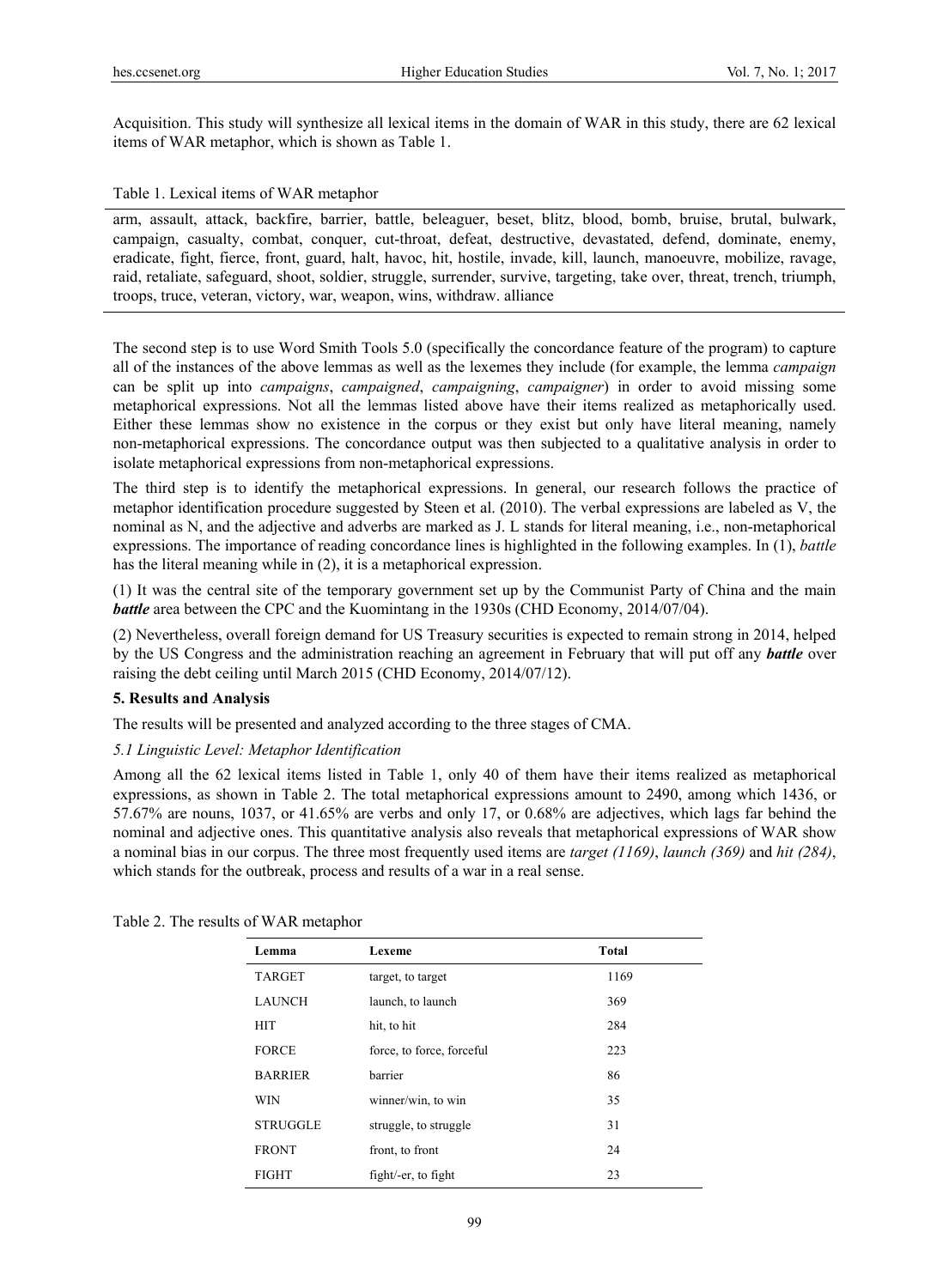| <b>TAKE OVER</b>   | takeover, to take over                       | 23             |
|--------------------|----------------------------------------------|----------------|
| <b>SAFEGUARD</b>   | safeguard, to safeguard                      | 20             |
| <b>THREAT</b>      | threat                                       | 19             |
| <b>BATTLE</b>      | battle/-ground/-field, to battle, embattled, | 17             |
| <b>FIERCE</b>      | battle                                       | 15             |
| ARM                | fierce                                       | 15             |
| <b>CAMPAIGN</b>    | arm/amour/army. to arm                       | 14             |
| <b>WITHDRAW</b>    | campaign/campaigner, to campaign             | 14             |
| <b>HALT</b>        | withdrawal, to withdraw                      | 11             |
| MOBILIZE           | halt, to halt                                | 10             |
| <b>SURVIVE</b>     | mobilization, to mobilize                    | 10             |
| WAR                | to survive, survivor, survival               | 10             |
| <b>DEFEND</b>      | war/warfare/warrior, warlike, warring        | 9              |
| COMBAT             | defendant, defensive, to defend              | 9              |
| <b>GUARD</b>       | combat/to combat/combative                   | 7              |
| <b>DOMINATE</b>    | guard, to guard                              | 6              |
| <b>VICTORY</b>     | domination, to dominate                      | 6              |
| <b>WEAPON</b>      | victory, victorious                          | 5              |
| <b>SHOOT</b>       | weapon, weaponry                             | 4              |
| <b>TRENCH</b>      | shootout/shot/-gun, to shoot                 | 3              |
| <b>RETALIATE</b>   | to en/retrench, trench                       | 3              |
| <b>ERADICATE</b>   | retaliation, to retaliate                    | 3              |
| <b>BESET</b>       | eradicate, to eradicate                      | 3              |
| <b>HAVOC</b>       | beset, to beset                              | $\overline{c}$ |
| <b>VETERAN</b>     | havoc                                        | 2              |
| <b>ASSAULT</b>     | veteran                                      | 1              |
| <b>ATTACK</b>      | assault, to assault                          | 1              |
| <b>BACKFIRE</b>    | attack/-er, to attack                        | 1              |
| <b>DESTRUCTIVE</b> | backfire, to backfire                        | 1              |
| <b>CONQUER</b>     | destructive                                  | 1              |
| <b>INVADE</b>      | conquer, to conquer                          | 1              |
|                    | invasion, to invade                          |                |

#### *5.2 Cognitive Level: Metaphor Interpretation*

"War and peace" is a recurring theme in the historical development of human beings. Although most of us today don't undergo real war, we can gain some basic experience on war via different media resources. Our knowledge of war tells us the main participants in a war are belligerent armed forces from two or more states or countries. They fight for territory or resources at the cost of many manpower and financial resources. The war takes place on the battleground. The generals command the war and decide on various strategies. The soldiers are allocated tasks and will be entitled with different ranks according to their contributions in a battle. The war will undergo different stages, leading to a decisive victory of one side. Similarly, the economic events have the specific target of earning profits. The main participants in the economic events are effective workforce from different departments and the CEO is the strategist. The managers in different departments lead the workforce to struggle for the profits. The duties and positions of the workforce are assigned according to their strength and professions. They compete with others in the profitable markets. Strategies are vital in the decisive victory of the competition with other companies and industries. They expand the market to promote the competitive advantage on the one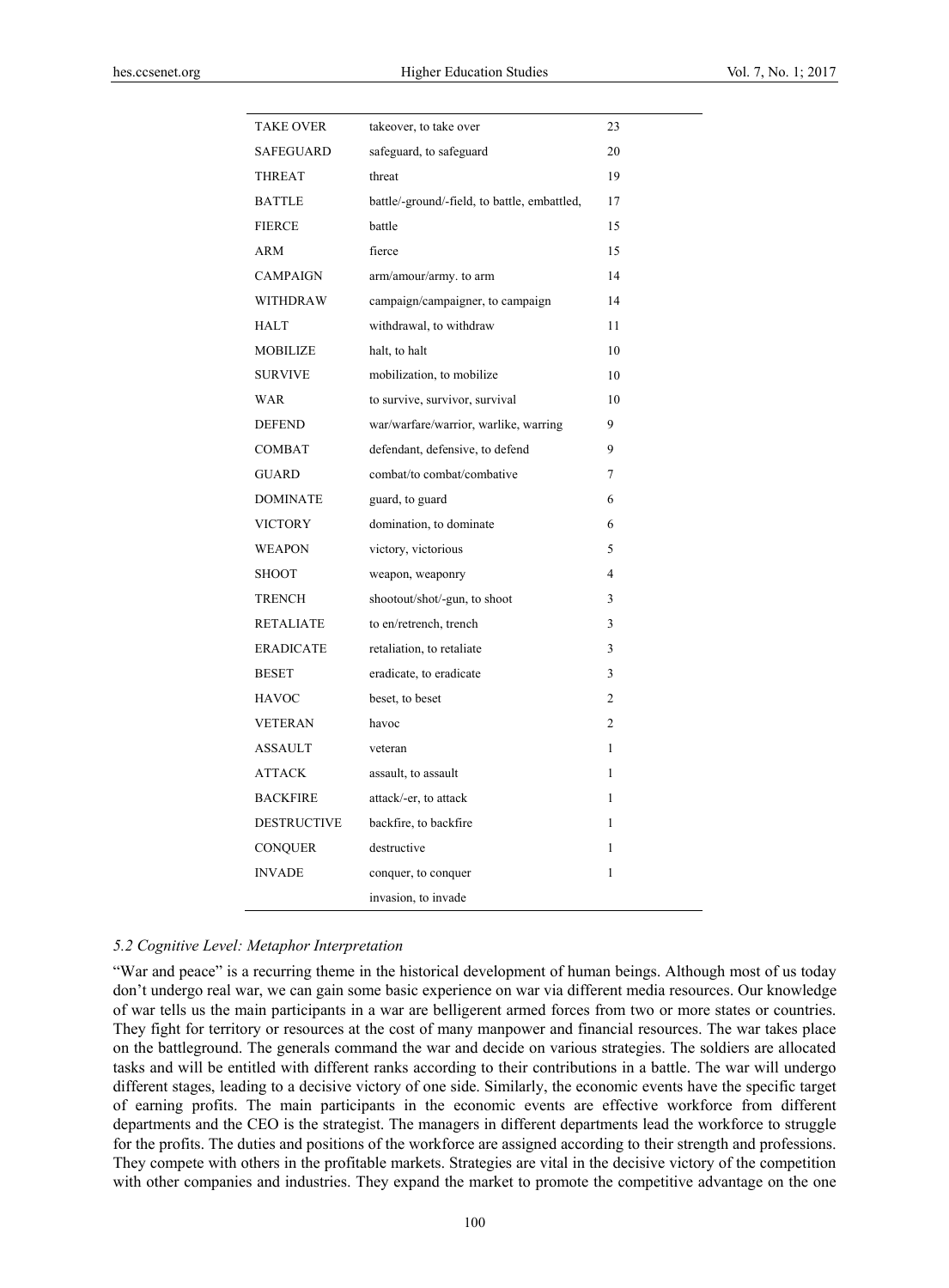hand and protect the existing market from being occupied on the other hand. The projection of these elements of a war in a real sense onto the economic events is shown as Table 3.

| <b>WAR</b> domain        | <b>ECONOMY</b> domain          |
|--------------------------|--------------------------------|
| targets in war           | aims of economic event         |
| weapons in war           | means to gain advantage        |
| troops in war            | workforce in economic events   |
| battleground of war      | profitable market and industry |
| outbreak of war          | the start of economic event    |
| manoeuvres of war        | economic policy and strategy   |
| military invasion in war | entrance into new market       |
| barrier of war           | drag on economic expansion     |
| defence in war           | economic protection            |
| results of war           | results of economic event      |

Part of the ontological correspondences and linguistic instantiations underlying the metaphorical mapping can be demonstrated as follows. Description of these conceptual levels improves our understanding of their role in ideology because it provides a point of access to the cognitive mechanism under the linguistic instantiations.

5.2.1 Elements in Economic Activity Are Elements in War

Many slots in the schema of WAR, such as *weapons, arms, target, threats* are found mapped onto the slots in the schema in ECONOMY.

# 5.2.1.1 Aims of Economic Activity Are Targets in War

The noun *target* is predominant with 1169 instances. According to OED, target is "a light round shield or buckler; a small targe". In the domain of war, target means resource we want to seize or the territory we are eager to occupy. In the domain of economy, economic growth, market share, exportation, investments are all the targets that the firm or the country wants to hit. All the policy is implemented on the basis of these targets. In (3), domestic annual GDP is a target based on which the job market indicator can adjust the macro-policies.

(3) He stressed the importance of this data, saying the nation's top leadership requires a more specific job market indicator before setting the annual GDP growth *target* and adjusting macroeconomic policies (CHD Economy, 2014/12/31).

5.2.1.2 Means to Gain Advantage in Economic Activity Are Weapons in War

There is no doubt that *arms* and *weapons* are essentials in all military operations. These are very important criterion to measure the military strength. Advanced weapons can uplift the possibility of victory in any form of battles. Superior troops and armies can prevent a firm or a country from any crisis. Weapons, arms, troops in real war are projected onto the domain of economy. Something that can forge the competitive edge such as economic policy, superior strategies, first-hand information can be economic *weapons*, *arms*.

(4) Speaking of the EU's trade defense measures, the Italian official said for Europe the anti-dumping measures should be the last "*weapon*" to use (CHD Economy, 2014/12/19).

(5) The ministry said in a statement that the case is another victory of China in challenging the US abuse of trade remedy measures with legal *weapons* (CHD Economy, 2014/07/08).

(6) One high-profile initiative after the plenum's announcement came in February when Sinopec, as China Petroleum and Chemical Corp is known, said it would open at least 30 percent of its massive retail and marketing *arm* to private investors (CHD Economy, 2014/04/10).

(7) The IPMS will remove risks and ensure property investors are *armed* with reliable and transparent information, said Martin Bruehl, head of international investment management at Union Investment Real Estate, a major German open-ended fund provider (CHD Economy, 2014/12/26).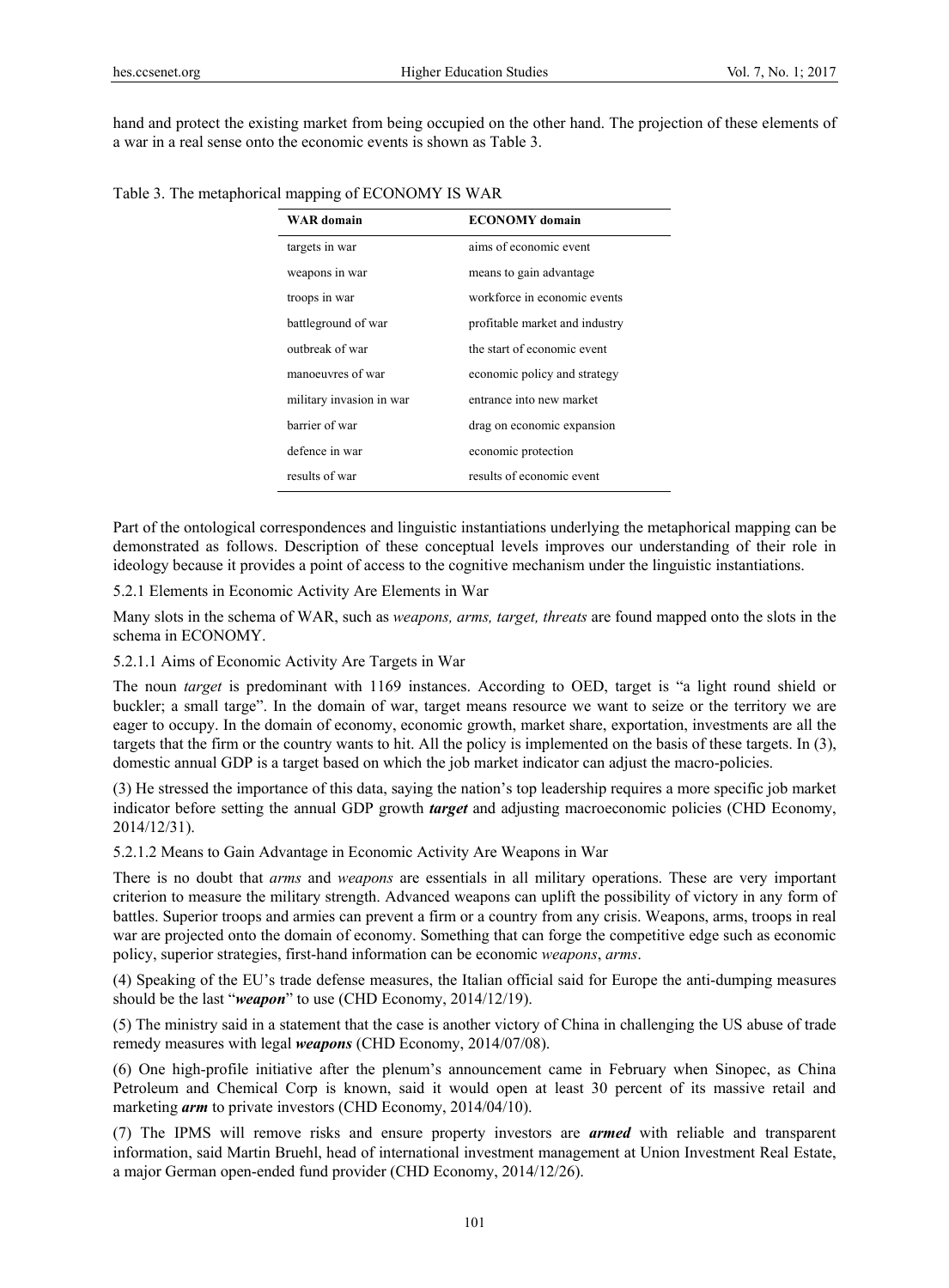5.2.1.3 Forces Put in Economic Activity Are Generals and Troops in War

Good commanders are like the generals in a real war. They can intelligently direct the war by putting forward advanced strategies. In (9) and (10), the middle-income group and female entrepreneurs are playing important roles in the economic war. Veterans who experience numerous battles are sophisticated and expert leaders in the economic war in (11). Despite the socialist market economy in China, government intervention is very pivotal in Chinese economy. They can mobilize financial and physical resources to prepare for a battle in (12) and (13).

(8) Bloomberg's China Real Activity Index for such new drivers expanded 11.9 percent in October from a year earlier, while a gauge of the "old" *forces* including real estate investment, ferrous-metal ore production and output of State-owned enterprises expanded 5.3 percent, the slowest since May 2009 (CHD Economy, 2014/12/10).

(9) The middle-income group will be the main *force* to stabilize domestic demand, he said (CHD Economy, 2014/12/22).

(10) Zhu Rui, the president of the CAWE, said that female entrepreneurs are necessary *forces* to drive the world's economic and social development. Compared to male business leaders, females are more cautious, precise and sensible with company management, she added (CHD Economy, 2014/12/05).

(11) That makes the valuation very high, and that may not be a very interesting stock from our point of view, said the investment bank *veteran*, who for 21 years worked at Goldman Sachs, where he managed the Investment Review Committee process for the company's US research department (CHD Economy, 2014/01/28).

(12) The central government has promised a "more forceful" fiscal policy next year to hedge against the economic slowdown. As of Sept 30, the government held 4.1 trillion yuan of cash in the central bank. Even if half of that money was *mobilized*, that would be the equivalent of 13.4 percent of total fiscal expenditure this year (CHD Economy, 2014/12/30).

(13) An unidentified government employee in east Zhoushan city complained that "everyone" in the government has been *mobilized* to lure investment projects (CHD Economy, 2014/02/19).

(14) "With the integration of Beijing, Tianjin and Hebei province, more and more resources will be *mobilized* to give more chances to a Tianjin FTZ", said Bai (CHD Economy, 2014/12/29).

5.2.1.4 Profitable Markets and Industry Are Battleground in War

Battleground is the place where the battle takes place and the contenders move aggressively towards each other. In the sense of economy, many countries or firms fight for entering new markets, or expanding their territories.

(15) The EIU says India will become a "key *battleground* for luxury brands as the retail market opens up to foreign investment" (CHD Economy, 2014/05/12).

(16) Cab-calling services have become an unexpected *battlefield* between Tencent and Alibaba, which have been locked in a fierce race to attract customers by offering generous rebates to both drivers and passengers to use their cab-booking smart phone apps and payment systems (CHD Economy, 2014/03/07).

5.2.2 The Process of Economic Activity is the Process of War

The process of WAR constructs the movement scenario where the contenders move aggressively in their fight over territory. There are most lexical items that represent the process of war, such as *barrier*, *attack*, *assault*, *defend, invade*, *struggle* and the like.

5.2.2.1 The Start of Economic Activity Is the Outbreak of War

Based on our knowledge, war usually wastes a large amount of manpower and money. In other words, before the war breaks out, funds should necessarily be raised and the manpower needs to be mobilized. In the domain of economy, the wars are *launched* to achieve the goals of winning more customers and investors, earning more profits, or expanding the market.

(17) The Isle of Man, a self-governing dependent territory of the British Crown, is *launching a promotional campaign* in China to attract more Chinese investors for its economic expansion (CHD Economy, 2014/12/19).

(18) The four-day meeting, which opened on Monday in Beijing, came as top policymakers seek a balance between maintaining growth and *launching* reforms, amid concerns that the Chinese economy will substantially slow down in the coming years (CHD Economy, 2014/10/21).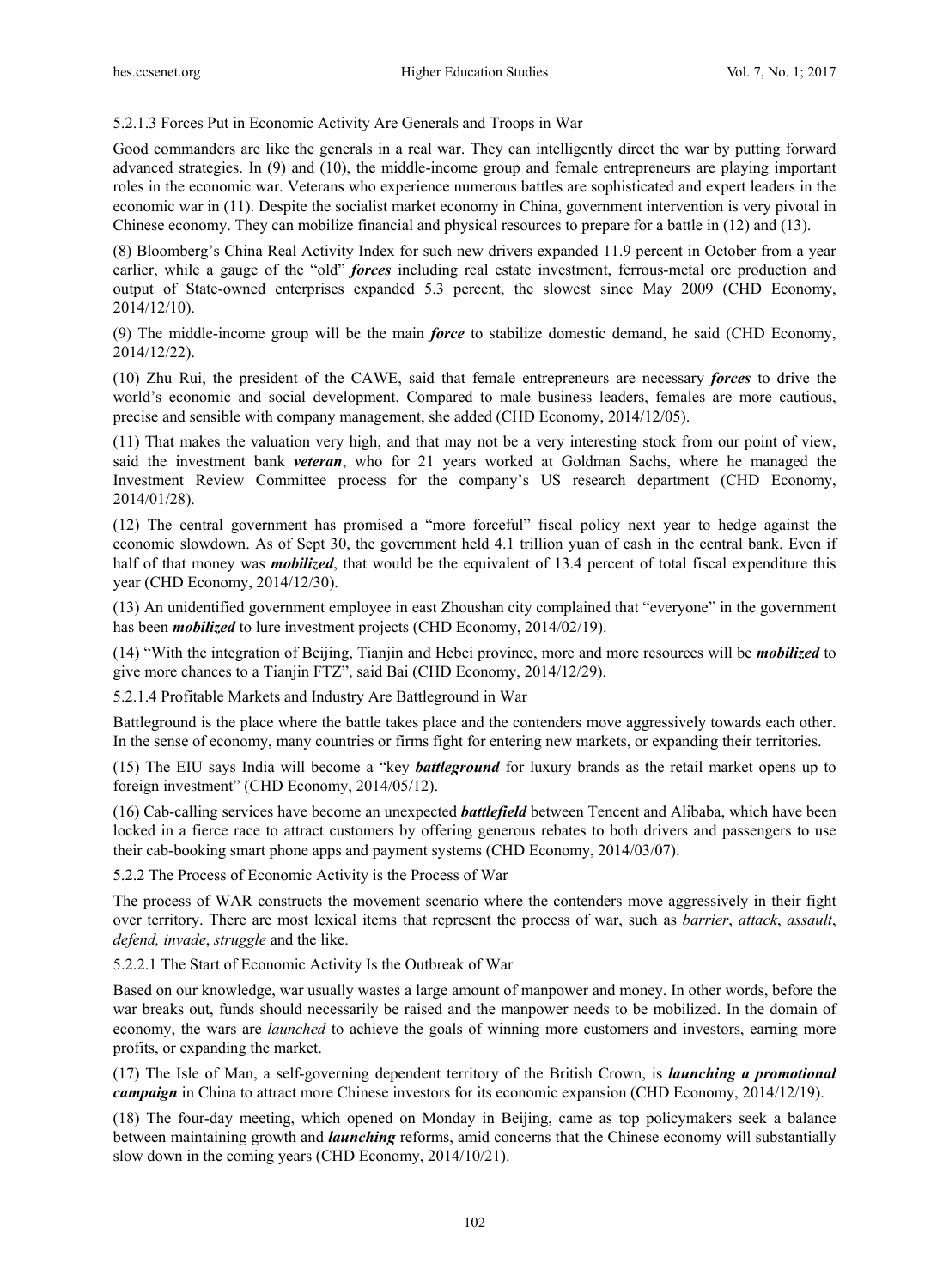(19) Britain's former industrial hub Manchester is trying to forge ever closer ties with China, and on Wednesday a delegation of Manchester business representatives *launched* an investment portfolio of the city-region's opportunities in Beijing (CHD Economy, 2014/10/22).

5.2.2.2 Economic Steps or Actions Taken for Market in Economic Activities Are Military Maneuvres Taken in War

Items like *battle, fight, attack* and *invade* vividly describe the process of a war. These items emphasize the confrontational, competitive, aggressive and potentially destructive effects of the target domain, more generally the antagonistic nature of it and dramatize various forms of competition among the enterprises concerned in the discourse of economy. These experiences of war can be metaphorically transferred to the domain of ECONOMY in describing the steps or actions with the aim to gain an advantage over competitors.

(20) Slightly higher power consumption in the first half of 2014 indicated China is still *battling* to arrest a slowing economy, analysts said (CHD Economy, 2014/07/16).

(21) It has become common consensus that curbing trade protectionism is crucial in *fighting* the current global economic downturn (CHD Economy, 2014/12/19).

(22) But the real economy, primarily the manufacturing industry, has been under "unprecedented" *attack* in recent years because of factors including soaring costs and an appreciating currency, said Gao (CHD Economy, 2014/04/08).

(23) "If the government really wants to let the market play a 'decisive' role in allocating resources, it must leave the territory it *invaded*, replacing its 'positive' list' with a 'negative list'," Liu added. (CHD Economy, 2014/03/18).

5.2.2.3 Drag on the Expansion of Economy Is the Barrier in War

*Barriers* are something that can stop one side from the access to success. The global competition among different countries is increasingly fierce. Many countries are trying to protect domestic economy from the threats of other countries. Trade barriers are government-induced restrictions on international trade. In our corpus, trade, which has 86 instantiations, mostly collocates with trade in  $(24)$  or investment in  $(25)$ . Most trade barriers work on the same principle: the imposition of some sort of cost on trade that raises the price of the traded products. International trade aims to increase the efficiency of production under the theory of comparative advantage. While the trade *barrier* just destroys such efficiency, thus impeding the smooth development of each country.

(24) China has signed 12 free trade agreements, lowering trade *barriers* in 20 countries and districts for Chinese business. China has also wrapped up free trade agreement negotiations with South Korea and Australia (CHD Economy, 2014/12/15).

(25) China and South Korea have effectively reached a free trade agreement that would remove or sharply reduce trade and investment *barriers* between two nations (CHD Economy, 2014/11/18).

5.2.2.4 The Actions that Protect the Economy Is the Defence in War

Every country and industry in the global market are exposed to external assaults and challenges, they can take some strategies to protect themselves.

(26) The biggest producers from the Organization of the Petroleum Exporting Countries are reducing prices to *defend* their market share (CHD Economy, 2014/10/25).

(27) We expect the central bank to maintain a relatively supportive credit environment to *defend* the nation's GDP growth target (CHD Economy, 2014/10/21).

5.2.3 The Result of Economic Activity Is the Result of War

A war usually ends with triumphs, peaceful negotiations havoc or ceasefires, and there are winners, losers, victims or survivors, which also applies to economic activities.

(28) But China's Ministry of Commerce hailed the ruling as a "significant *victory*" because it rejected the US' concurrent use of multiple punitive measures against Chinese imports (CHD Economy, 2014/03/28).

(29) In a study of 44 nations, Oxford Economics Ltd listed Russia, Saudi Arabia, Norway, Italy and the Netherlands among the biggest *losers* from cheaper crude. *Winners* include the Philippines, China, India and Indonesia (CHD Economy, 2014/12/18).

(30) China has implemented multiple measures to help the country's numerous small firms *survive* economic hardship and has seen positive results, a senior Chinese official has said (CHD Economy, 2014/09/06).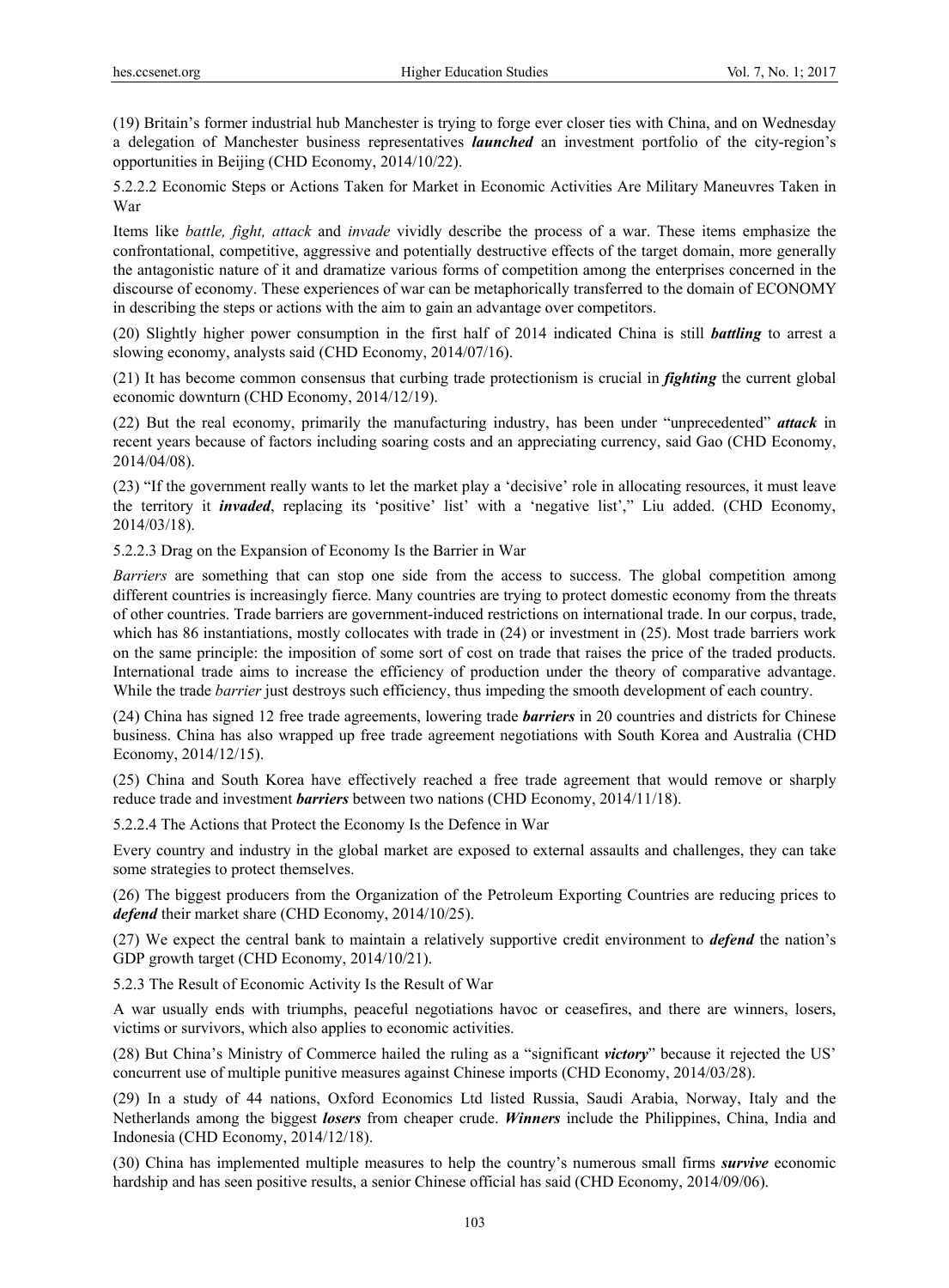(31) However, the future for investment in China is still very promising, and international companies are not considering a *withdrawal*, Ge said (CHD Economy, 2014/09/09).

In the fierce global market, *the survival of the fittest* in *the theory of evolution* also works. The firms which have weak strength will face the risks of being replaced or *taken over* by the powerful ones in the form of mergers and acquisitions. And sometimes the results may turn to be out of expectations, like a *backfire* in the sense of war.

(32) Fosun's *takeover* battle for Club Mediterranee and its latest offer that values the French holiday operator at \$1.15 billion give an indication of things to come next year, bankers said (CHD Economy, 2014/12/24).

(33) "Financial liberalization could end up *backfiring*. If you allow interest rates to go up and the market a free rein in determining the cost of capital while you have a legacy of debt within local governments and SOEs (State-owned enterprises), you are going to get the problems of non-performing loans and asset prices going the wrong way. You can't afford to get the sequencing wrong" (CHD Economy, 2014/01/06).

## *5.3 Social-Cultural Analysis: Metaphor Interpretation*

CMA suggests that both individual and social resources cooperate to achieve the persuasive function of metaphor in specific discourse. The articles in China Daily are for the most part be composed by Chinese journalists. So the typical Chinese ideology, group identity and collective memory are the main components for the social resource which influence the choice of WAR metaphor.

The first definition of *war* in OED, a descriptive dictionary of the English language which traces the historical development of the English language, is "hostile contention by means of armed forces, carried on between nations, states, or rulers, or between parties in the same nation or state; the employment of armed forces against a foreign power, or against an opposing party in the state". The second definition of war is that it rhetorically refers to "any kind of active hostility or contention between living beings, or of conflict between opposing forces or principles". These two definitions indicate that there are various forms and belligerent parties of a war in a real sense in history. And war has extends its basic meaning of violent incidents to metaphorical meaning of conflict and disagreement in daily life. This metaphorical usage is conventionalized. The dictionary also notes that one can "declare", "wage" or "levy" war, and can "make war". Therefore, the concept of war has entrenched in human mind and becomes part of human ideology. It is acknowledged that in the long history course of Chinese nation, human beings involve themselves in agricultural and handicraft production in order to live and breed. Various fights among people such as class struggle and ethnic war are also continuous in history. The legend says that the earliest war can be traced back to the times of Chinese Yan Emperor and Huang Emperor. It is after the battle of Banquan and Zhuolu that Huang Emperor unify central China. Looking back on the history, the replacement of dynasties, the expelling of the invasion and the disputes of the dignitaries are all solved with the form of warfare. *Sheng bai nai bing jia chang shi* (胜败乃兵家常事)is inherited from generation to generation. Troops and warfare is essential part of social life. The five-thousand-year history of civilization of China is also a five-thousand-year history of warfare. In other words, war is a recurrent historical phenomenon that exerts tremendous effects on the development of human history. Although the scenario of battlefield in the ancient times has been submerged in the long course of Chinese history, the ancient troops and warfare are closely associated with contemporary lives. For example, the frequently used Chinese idioms like *da dao kuo fu* (大刀阔斧) *si mian chu ge* (四面楚歌), *yi gu zuo qi* (一鼓作气), *yan qi xi gu* (偃旗息鼓) are highly frequent in our language use. The expressions related to warfare like price war, trade war, struggle against corruption, battle against pollution frequently occurred in our daily life. German military theorist Clausewitz argues that warfare is the augmentative fight which makes enemies submit to our willpower. All war behaviors are political behavior. Some Chinese scholars claim that expressions about warfare are rich and diversified because the entrenched thinking on war is easy to map onto other conceptual domains. Although sports events, love affairs, political conflict and business competition do not resort to violent means, they share the same aim with war. They all tend to force other persons to bend to our will. Warfare is a means to solve the conflict of interest. Eubank (2000, p. 13)-citing Karl von Clausewitz (1832)-War belongs to the province of business competition, which is also the conflict of human interest.

As for the individual resource, the division of ourselves and enemies makes the language in the news articles vivid and boosts the readers' interest. These linguistic instantiations successfully dramatize the opposition between different industries or countries and emphasizes the severity of competition of global economy. Meanwhile, it boosts morale within a group and encourages the members to compete against a common enemy, such as foreign competitors faced by each country. These aggressive scenarios dramatize the challenges and threats from companies at home and abroad. On the one hand, these companies try to keep and expand their domestic market share, as the powerful nations to expand their territory. On the other hand, they compete with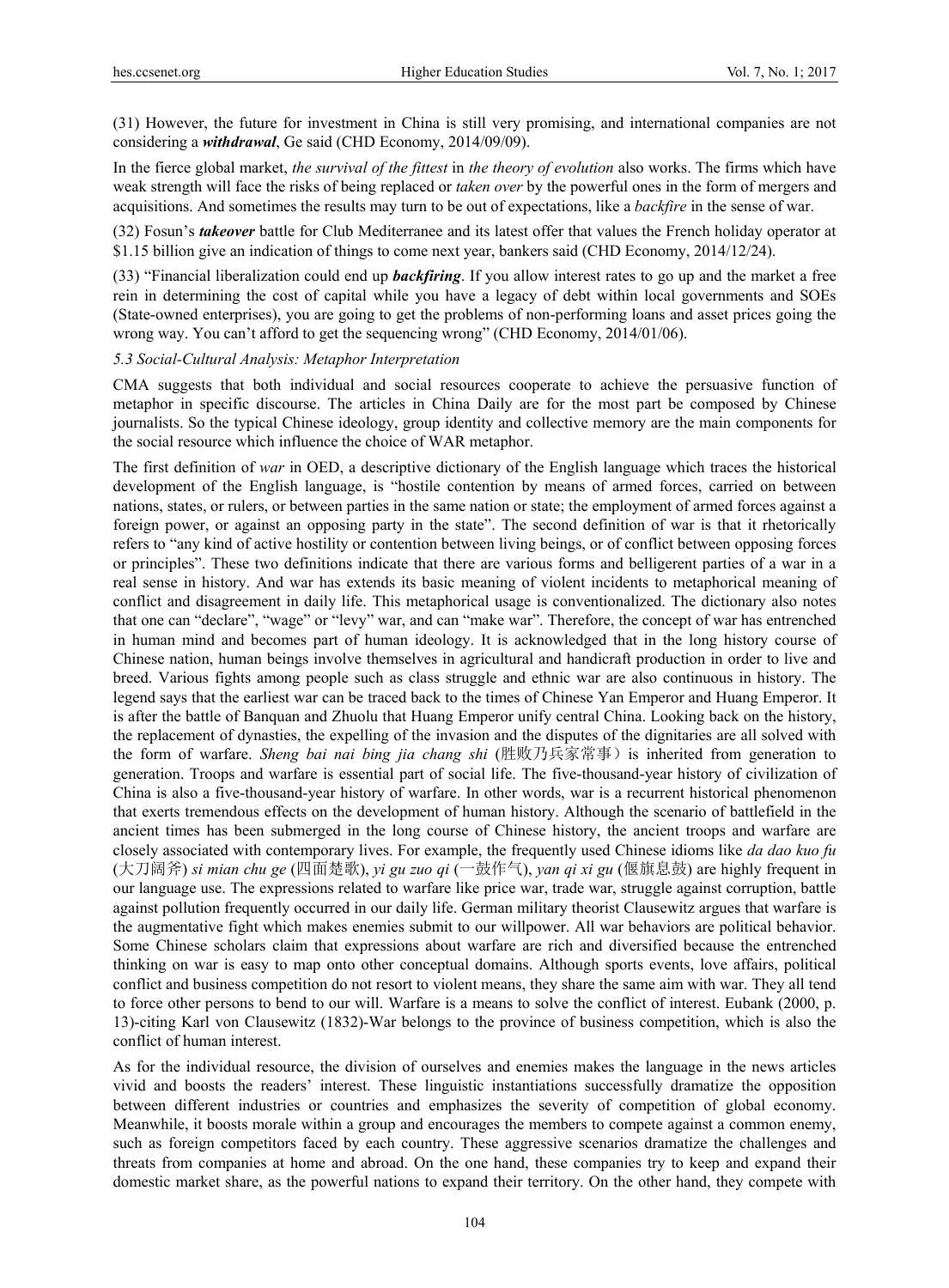experienced internationals and remove the barriers to enter new markets, as generals and soldiers defend their home territory against powerful foreign invaders. All imply that domestic companies and industries are engaging in a war for survival. From this respect, metaphor serves as a rhetorical device for the language in these news articles. The readers of these news articles are high-educated people who keep a watchful eye on the economic development at home and abroad. The frequent adoption of WAR metaphor can construct the cognitive model of competition in the mind of these readers, thus arousing their emotions and more attention to the economic development from the pragmatic perspective. Koller (2004) asserts that the enforced usage of the metaphor will root even more firmly in business discourse and will also have an impact on how business is being done. Zhang (2011) holds that such an animate metaphor as WAR can transform the discussed entities and events in the abstract domain of ECONOMY into something concrete that could act or be acted upon because wars are human-oriented. This makes it possible to highlight both the initiative of entities and the constraints imposed on them, which are the core of free market ideology and socialist ideas respectively.

#### **6. Conclusion**

Metaphor can create new worlds of experience through the complex interaction of meaning, language and life. In our study, metaphor shows frequent occurrences in the discourse of economy in that China Daily is an expert journalists-to-non-expert readers' interaction media. The frequent use of WAR metaphor can help the readers better understand the abstract economic entities through direct physical knowledge of war. Meanwhile, China Daily is a good resource for language learners. The abundant metaphorical expressions can help the students better enhance the metaphor awareness and master the technical terms of economy. However, in allowing us to focus on one aspect of a concept, a metaphorical concept can keep us from focusing on other aspects of the concept that are in consistent with that metaphor (Lakoff & Johnson, 1980, p. 10). Therefore, when we use conceptual elements in the domain of WAR to understand the abstract entities and phenomenon in the domain of ECONOMY, the competitiveness of economic activities will be highlighted while the cooperative principles will be hid. However, the current global market advocates a win-win situation even though the resource is scarce. One of the ten principles of economics says "Trade makes everyone better off".

#### **Acknowledgments**

This study was supported by the project "Economic Metaphors in Chinese and English Business Media Discourses" (16TS12) and the Key Research Project of Philosophy and Social Science of Ministry of Education of China (15JZD048).

## **References**

- Cameron, L., & Low, G. (1999). *Researching and Applying Metaphor*. Cambridge: Cambridge University Press. https://doi.org/10.1017/CBO9781139524704
- Charteris-Black, J. (2004). *Corpus approaches to critical metaphor analysis*. Basingstoke, England: Palgrave Macmillan. https://doi.org/10.1057/9780230000612
- Chen, M. (2010). *Metaphor and Ideology in Economic Discourse*. Chengdu: Si Chuan University Press.
- Crawford, C. B. (2007). *The language of business studies lectures*. John Benjamins B.V. https://doi.org/10.1075/pbns.157
- Eubanks, P. (2000). *A War of Words in the Discourse of Trade: The Rhetorical Constitution of Metaphor*. Carbondale, Ill.: Southern Illinois University Press.
- Hu, C. (2014). A Corpus-based analysis of bubble metaphor in economics. *Journal of PLA University of Foreign Language*, *1*, 18-31.
- Hu, C., & Chen, Z. (2015). Inflation metaphor in contemporary American English. *Higher Education Studies*, *5*(6), 21-35. https://doi.org/10.5539/hes.v5n6p21
- Koller, V. (2004). *Metaphor and Gender in Business Media Discourse: A Critical Cognitive Study*. Basingstoke, Hants: Palgrave Macmillan. https://doi.org/10.1057/9780230511286
- Kövecses, Z. (2010). *Metaphor: A Practical Introduction* (2nd ed.). Oxford: Oxford University Press.
- Kress, G. (1989). *Linguistic Processes in Sociocultural Practice* (2nd ed.). Oxford University Press.
- Lakoff, G. (1987). *Women, fire, and dangerous things: What categories reveal about the mind*. Chicago: The University of Chicago Press. https://doi.org/10.7208/chicago/9780226471013.001.0001
- Lakoff, G. (1993). The contemporary theory of metaphor. In A. Ortony (Ed.), *Metaphor and Thought* (2nd ed., pp. 202-251). Cambridge: Cambridge University Press. https://doi.org/10.1017/CBO9781139173865.013